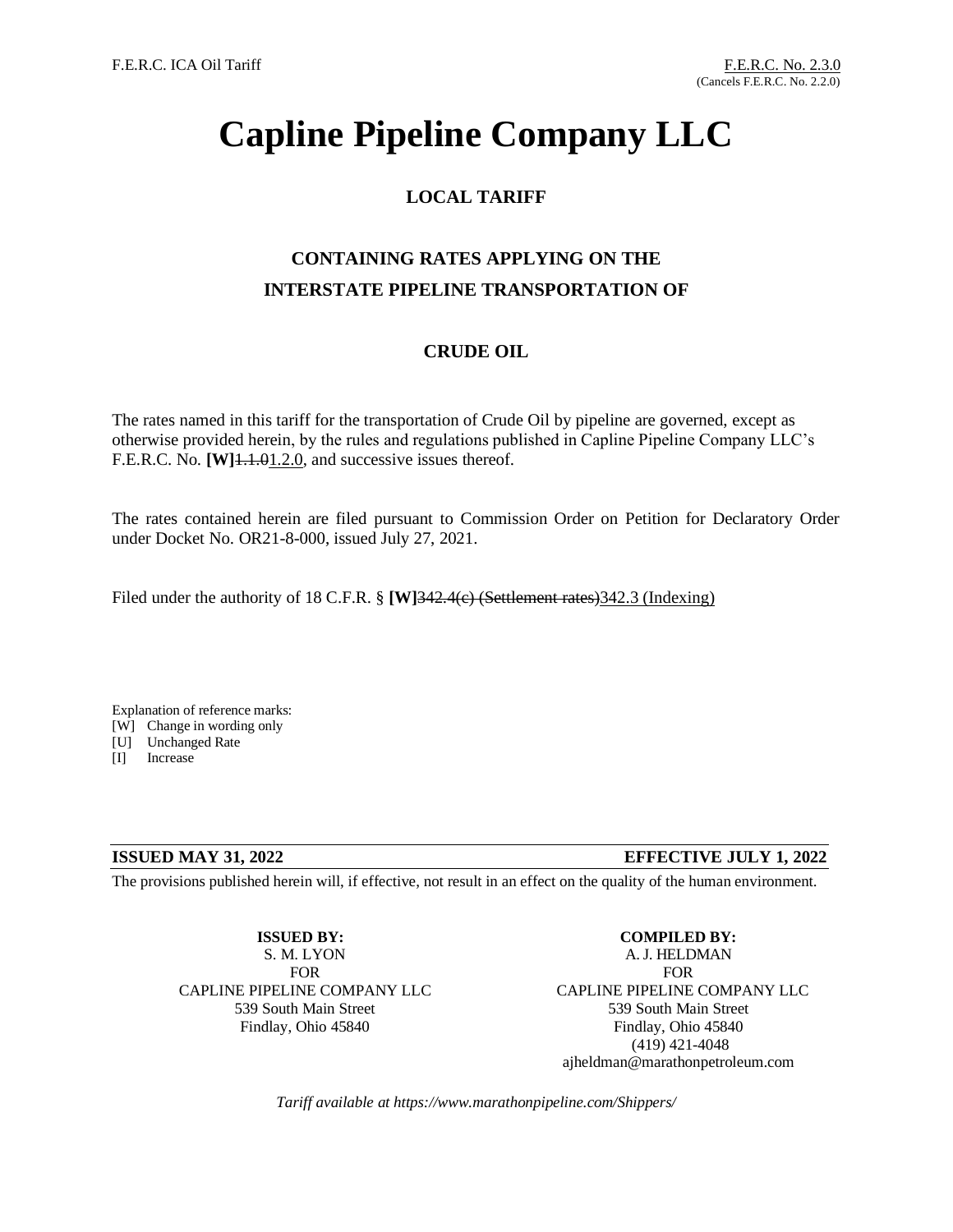| From                                 | Tо                                | <b>Uncommitted</b><br><b>Shipper</b><br>Rate<br>[Note $1$ ] | <b>Temporary</b><br><b>Heavy Crude</b><br><b>Oil Volume</b><br><b>Incentive Rate</b><br>[Note $2$ ] |            |                                      | <b>Committed Shipper Rates*</b> |                                |             |  |
|--------------------------------------|-----------------------------------|-------------------------------------------------------------|-----------------------------------------------------------------------------------------------------|------------|--------------------------------------|---------------------------------|--------------------------------|-------------|--|
|                                      |                                   |                                                             |                                                                                                     |            | <b>TSA Monthly Volume Commitment</b> |                                 |                                |             |  |
|                                      |                                   |                                                             |                                                                                                     |            |                                      | 25,000-                         | $50,000-$                      |             |  |
| Patoka.                              | St. James,                        |                                                             |                                                                                                     | <b>TSA</b> | $<$ 25,000                           | 49,999                          | 99,999                         | >100,000    |  |
| Marion<br>County,<br><b>Illinois</b> | St. James<br>Parish,<br>Louisiana | $[I]$ \$4.08                                                | $[U]$ \$1.95                                                                                        | Term       | <b>BPD</b>                           | <b>BPD</b>                      | <b>BPD</b>                     | <b>BPD</b>  |  |
|                                      |                                   |                                                             |                                                                                                     | 5 Years    | $[U]$ \$2.72                         | [U] $$2.55$                     | [U] $$2.45$                    | [U] $$2.23$ |  |
|                                      |                                   |                                                             |                                                                                                     | 7 Years    | [U] $$2.55$                          | [U] $$2.39$                     | $ U $ \$2.23                   | [U] $$2.07$ |  |
|                                      |                                   |                                                             |                                                                                                     | 10 Years   | $[U]$ \$2.39                         | [U] $$2.23$                     | $\left[\text{U}\right]$ \$2.12 | [U] \$1.90  |  |

## **TABLE OF RATES**

#### **ALL RATES ARE LISTED IN DOLLARS PER BARREL OF 42 U.S. GALLONS**

\* Committed Shipper Rates are only available to Shippers who executed a Transportation Service Agreement with Carrier in response to the January 2019 Binding Open Season to commit to transporting, or paying a deficiency fee in lieu thereof, a certain specified volume of Crude Oil.

#### **NOTES**

**Note 1:** The Uncommitted Shipper Rate shall apply in an Operating Month to the following movements: (i) all shipments by Uncommitted Shippers, and (ii) all shipments of Non-Qualifying Incremental Barrels (as such term is defined in the TSA) by Committed Shippers. Shipments of Qualifying Incremental Barrels by Committed Shippers (as such term is defined in the TSA) shall be charged the Committed Rate.

**Note 2:** A Temporary Heavy Crude Oil Volume Incentive Rate ("HVIR") is available to any Shipper that ships more than 50,000 Barrels Per Day ("BPD") of Heavy Crude Oil per month. Only the Heavy Crude Oil Barrels over 50,000 BPD will be eligible for the HVIR. Additionally, for Committed Shippers, only Non-Qualifying Incremental Barrels will be eligible for the HVIR. A Shipper who elects to use the HVIR will not earn Shipment History for any Heavy Crude Oil Barrel moved at the HVIR. A Shipper may elect to waive the HVIR for eligible Heavy Crude Oil Barrels and pay the Uncommitted Shipper Rate.

#### **EXCEPTIONS AND ADDITIONS**

**An addition to the rules and regulations published in Carrier's F.E.R.C. No. [W]1.1.01.2.0, and successive issues thereof:** Item No. 5, Definitions, "Shipment History" – In addition to the meaning set forth for "Shipment History", the following shall also apply: Barrels shipped under the Heavy Crude Oil Volume Incentive Rate ("HVIR"), as outlined in Carrier's rates tariff on file with the F.E.R.C., shall be excluded from the Shipment History of a Regular Shipper or a Committed Shipper and shall have no applicability to the allocation procedures set forth in Item No. 50.

#### **VISCOSITY FEE**

In addition to the Transportation rates listed above, a Viscosity Fee shall be assessed on each Barrel having a viscosity greater than or equal to 55 Saybolt Universal Seconds (SUS) at sixty degrees Fahrenheit (60°F). The Viscosity Fee shall be calculated by multiplying the Transportation rate applicable to the Barrel times the corresponding percentage outlined in the table below, based on the viscosity of the Barrel of Crude Oil, which shall be determined based on the Crude Oil type elected by Shipper in its Nomination and which has been verified by Carrier:

| <b>Viscosity Range</b><br>$SUS$ at $60^{\circ}F$ | <b>Viscosity Fee</b><br>(percentage of rate) |
|--------------------------------------------------|----------------------------------------------|
| 55.00-349.99                                     | 8%                                           |
| 350.00-999.99                                    | 22%                                          |
| 1000.00-1621.00                                  | 27%                                          |